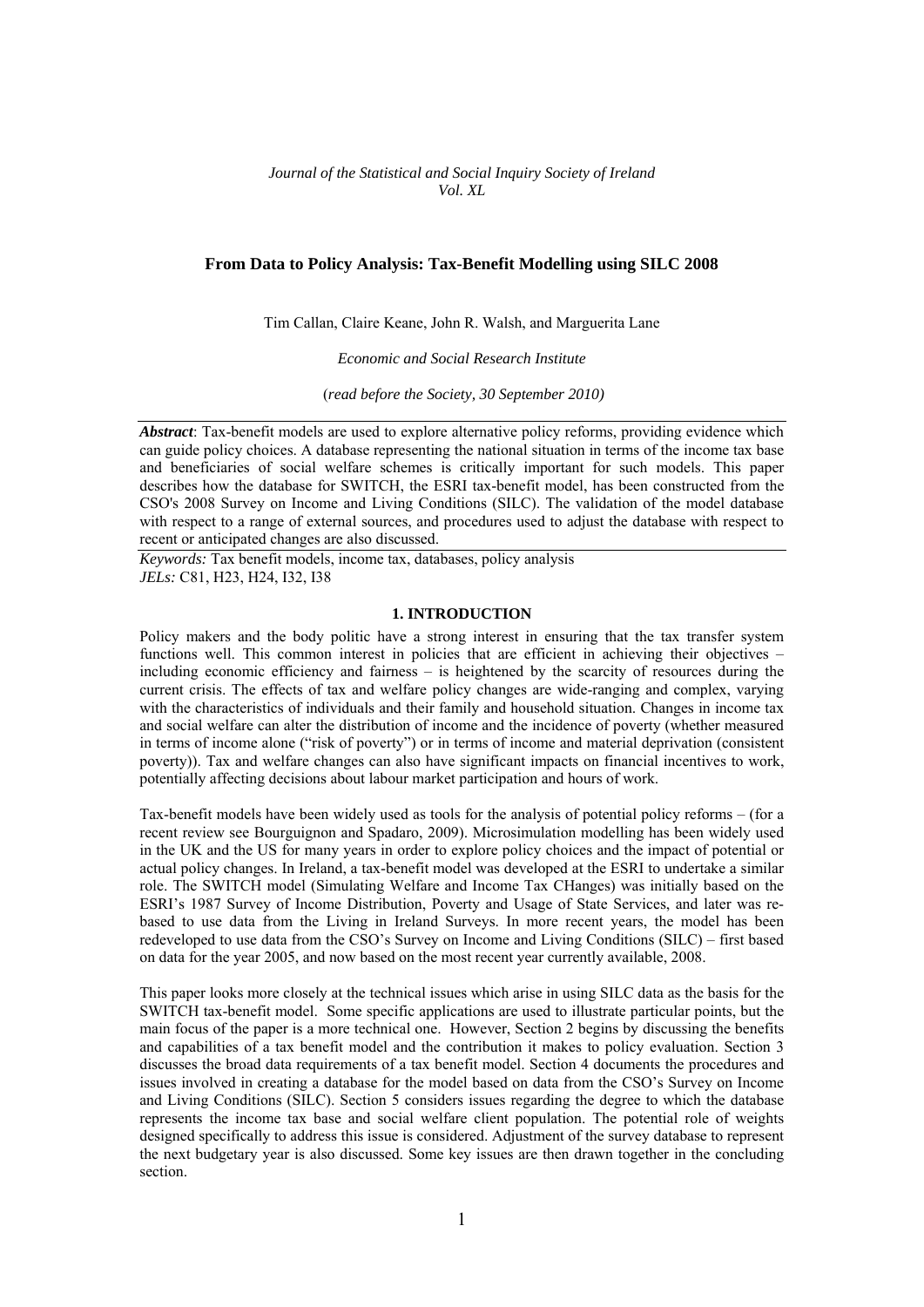## **2. MODELLING TAX AND WELFARE POLICY OPTIONS**

Very often policy changes are considered in terms of their effects on a number of "hypothetical families". This approach has severe limitations. For example, less than one family in 20 falls into the category of "one-earner couple with 2 children" which attracts so much attention at budget time. Furthermore families within this category differ in terms of income, housing tenure, and other characteristics that affect their tax-benefit position. More fundamentally, analysis of hypothetical families - no matter how well chosen - simply cannot give an overall picture of the impact of a policy change on incomes and work incentives.

Up until 2007 SWITCH was based on data from the Living in Ireland (LII) Surveys. In 2007 the model was rebased using data from the 2005 wave of the CSO's Survey on Income and Living Conditions (SILC). One advantage of the SILC data over that of the LII is the size of the sample interviewed, with the SILC sample size being about 50% greater than that for the earlier surveys. By the final year of the LII Survey (2001) the sample size stood at 2,865 households with 6,518 individuals. The 2005 wave of SILC consisted of 6,085 households with 15,539 individuals. The current model has been rebased using data from the 2008 SILC containing households with 12,551 individuals.

It is not currently feasible to update the model with the most recent data available each year due to time and financial constraints. Therefore, for the purpose of budgetary analysis, these data are adjusted and uprated to represent the situation in the current budgetary year. Even if it were possible to update the data in the model annually there would always be a need to adjust and uprate the data as data is never available for the current year. As the model is based on a large-scale nationally representative sample of households this ensures that the model represents as fully as possible the great diversity of household circumstances relevant to tax and social welfare.

At the heart of the SWITCH package is a suite of programs that simulate the disposable income each family would obtain under the current set of income tax and social welfare policies, and under an alternative policy of interest. The results are tabulated to show the patterns of gains and losses over the income distribution, or by family type, and to give an indication of the incidence of relative income poverty. The policy change under consideration could be a simple change in one tax rate; or a complex programme of tax and welfare reform. The model is used each year to assess the impact of the budget. The model can be used to explore long-term packages of reforms, and then examine alternative paths towards the selected long-term objective.

As well as evaluating possible and actual policy changes SWITCH can be used to examine counterfactual situations, specifically the computation of replacement rates and marginal tax rates.

## **3. DATA REQUIREMENTS**

Simulating the welfare entitlements and income tax liabilities of a given individual or family requires quite detailed information on a wide range of variables, including

- ages of family members
- marital status
- family and household composition
- labour force status of the individual
- detailed information on the components of income received by the individual and his or her spouse/partner
- information on mortgage interest payments and other housing costs

Much of the required information is gathered by SILC as part of the process of measuring disposable income, for the purposes of measuring indicators of poverty and social exclusion.

Most tax and welfare policies operate do not operate at the level of the household, though household income and household welfare are of key concern to policy. Instead, tax and welfare policies tend to operate at either individual level (e.g, contributions to social insurance, and some social insurance benefits) or at a family unit level. Detailed information on family and household composition is needed to ensure that it is possible to group individuals into family units, defined as an individual, together with his or her spouse, and dependent children. Further information on how this is done for SWITCH is given in the next section.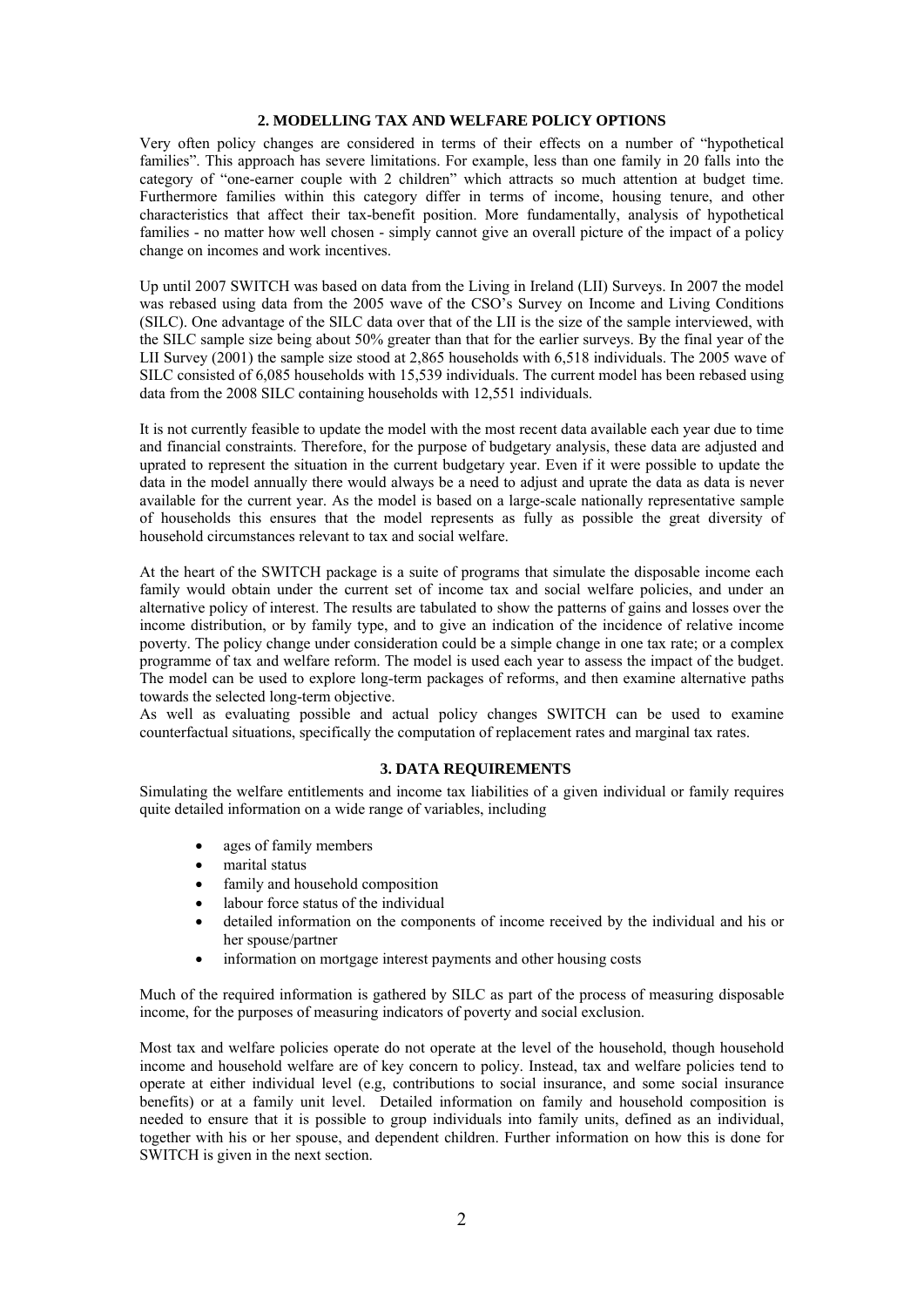The CSO's SILC forms part of a set of harmonized surveys used by Eurostat to analyse issues relating to poverty, social inclusion and other issues. The income concept adopted at European level is measured in annual terms. e.g., total employee and self employed income received during the last year etc. As a result, annual incomes are the core concern of the Irish implementation of SILC. While there are good reasons to be interested in this measure of income, it is not a suitable measure for the purpose of *simulating* welfare entitlement. In order to be able to analyse policy changes, it is essential to be able to simulate welfare entitlements both under the current system and under the proposed reforms. Welfare entitlements depend in the main on *current* income and labour market status. In the transition from the use of the Living in Ireland surveys to SILC for purposes of monitoring poverty in Ireland, CSO included a number of questions designed to ensure that the Irish version of SILC would capture key elements of the current income measure as well as annual income. Further detail on specific issues related to current income will be given in the next section: in what follows here we give a flavour of some of the issues involved.

Given the need to simulate current entitlements, it is clear that annual income measures would not suffice. Think, for example, of a person who was in employment, became unemployed and received Jobseeker's Benefit. The individual might then have returned to work, or been transferred to Jobseeker's Assistance before ultimately returning to work. But when simulating the individual's welfare entitlement, we would need to take into account his or her current situation and income. In order to do this, we construct variables relating to current employment, current income and current receipt of social welfare benefits, based on the additional detail now available in SILC 2008.

Therefore, we need to construct variables such as the current wage and current receipt of each of the social welfare schemes. This proved difficult to do with the data gathered in SILC 2005, but some key additional variables are included in the Research Microdata File for SILC 2008.<sup>1</sup> More generally, the value of the SILC strategy for collection of information on receipt of social welfare benefits must be acknowledged. Respondents to the survey – which is entirely voluntary and dependent on public cooperation – are offered a choice of how to provide information on their receipt of social welfare benefits. They can, in the traditional way, respond directly to a series of questions on welfare benefits. But the vast majority of respondents take up the other option, which is to provide the interviewer with their PPSN (personal public services number) and permission for CSO to use this to obtain the relevant information via the records of the Department of Social Protection. This strategy has a number of benefits:

- For respondents, it reduces the time-cost of cooperating with the survey and the fact that upwards of 80 per cent of respondents chose this option indicates that this was preferred by most.
- It is an efficient method of data collection, using a pre-existing source.
- It provides high quality information, not distorted by problems of recall or misclassification of benefits.

In our earlier experience with the direct collection of information on welfare receipt (for example, in the Living in Ireland surveys), it was clear that while many individuals gave accurate information, there were some particular benefits where respondents tended to be unclear as to which benefit was received. For example, some widows might claim to be in receipt of an old age pension when in fact they received a widow's pension. Similarly, there could be confusion as between State Contributory and Non-Contributory Pensions. When the information is provided via the administrative database, such problems are minimised.

### **4. CONSTRUCTING A MODEL DATABASE FROM SILC**

As mentioned in Section 2 family units are created based on the information contained in the SILC survey. The basic unit of analysis in the model is either a tax unit or an income-sharing unit. A tax unit represents a married couple or single person, together with all children aged under 15, and children aged less than 18 who are in full time education. An income sharing unit is a broader family-based concept which also includes students of any age living with their parents. The difference between income-sharing units and tax-sharing units is that third-level students living with their parents are counted as separate tax units, but are included part of the same income-sharing unit as their parents.

-

<sup>&</sup>lt;sup>1</sup> We are grateful to CSO for the inclusion of a small number of key variables which have greatly improved the accuracy with which current welfare incomes can be established.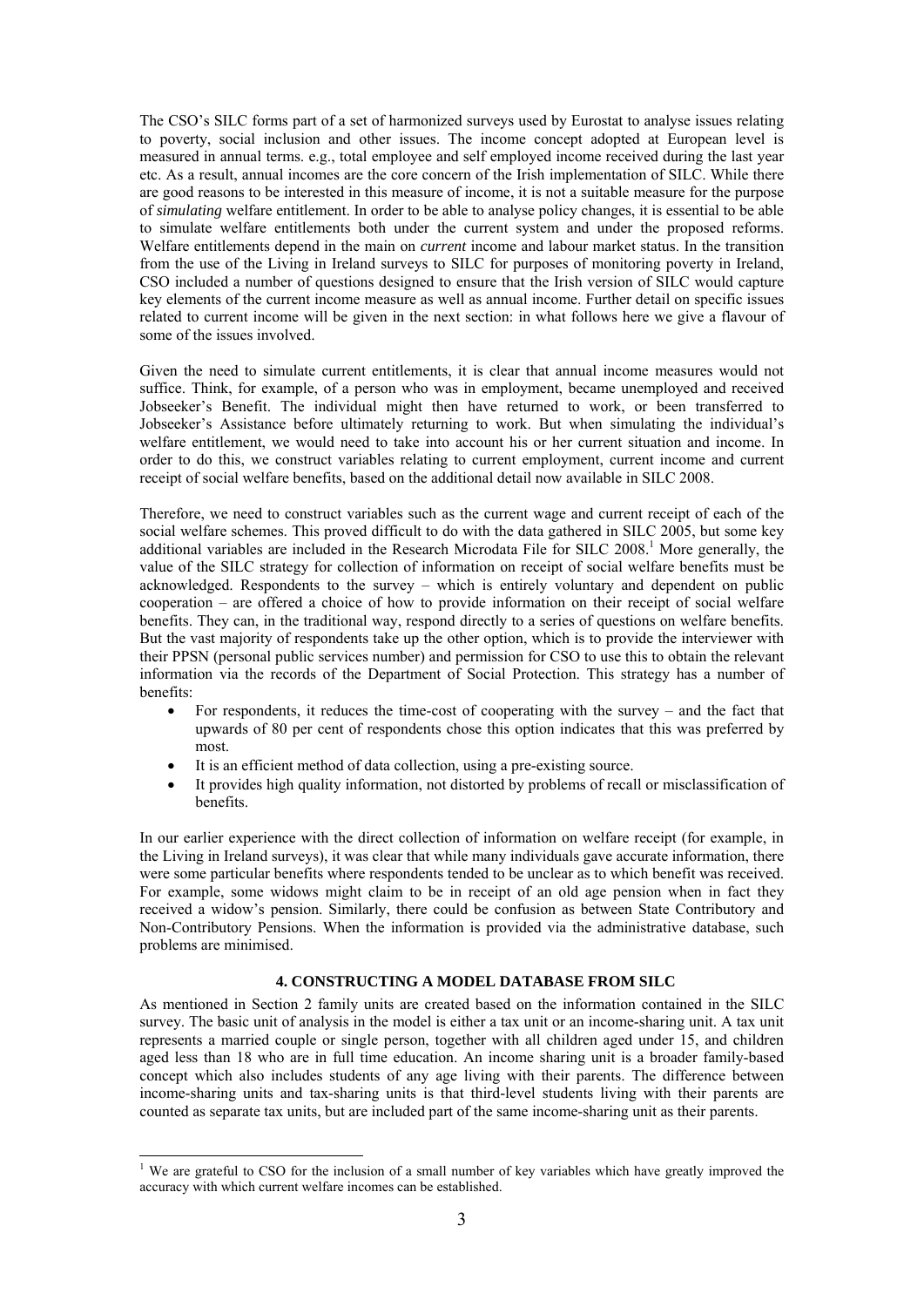While tax and welfare policies tend to operate, in the main, at either individual or family unit level, policy also has a keen interest in the outcomes at household level. For example, analysis of those falling below relative income poverty lines or "at risk of poverty" is based on income per adult equivalent at household level, but with each individual (adult or child) counting separately. This is the procedure most often adopted in, for example, the EU Joint Social Inclusion Report and the monitoring poverty reports produced by the ESRI for the DSFA. Similarly, the national measure of "consistent poverty" is one which is defined at household level.

Once tax and income sharing units have been created the model then goes on to simulate tax liabilities and social welfare receipt. For social insurance (contributory) benefits, we model the amount of the payment, which depends on family circumstances including the earnings of a spouse. For social assistance (non-contributory) benefits, the model uses information from the survey to establish whether the individual falls into a category covered by a particular scheme; and then whether the individual is entitled to any payment, based on the means test applicable to that scheme or broad group of schemes. Similarly, information gathered in the survey is used to estimate the income tax liabilities and PRSI contributions for each individual and/or tax unit. As well as simulating income tax and PRSI under existing rules, the model allows for policy reforms, such as the introduction of a Universal Social Charge, to be analysed. (See Callan et al., 2010)

## **5. CALIBRATION AND VALIDATION**

The CSO weighting procedure<sup>2</sup> used to create household cross-sectional weights begins with household design weights, which are in inverse proportion to the probability of selection. A further adjustment is made to take account of non-response among longitudinal households, but no such adjustment is made for cross-sectional or "wave 1" households, as substitutions were made for non-responding households. Benchmark information or "control totals" are then used to estimate weights which gross up the data to population estimates. This approach is a well known one internationally, and is part of EUROSTAT's specification for SILC. Broadly speaking, the weighting estimates are derived finding the smallest adjustment to the weights which ensures that the weighted estimates reproduce the control totals or "benchmarks". The control totals or benchmarks used by CSO are:

- population estimates by sex and age group  $(0-14, 15-34, 35-64, 65, 64)$  over). These are based on population projections, which draw on Census data.
- Household population estimates at regional level using the eight NUTS3 regions. These are generated from the Quarterly National Household Survey (QNHS)
- Household composition controls (6 categories, depending on numbers of adults and numbers of children) which are also drawn from the QNHS.

These controls help to ensure that SILC is broadly representative of the Irish household population in terms of key demographics (age group, sex, household composition and region). There is, however, no guarantee that this set of controls will ensure that the survey data represent the social welfare client population and/or the income tax base. These are key requirements for a tax-benefit model: the value added by the model will be greatly enhanced if the input database provides a good representation of the welfare client population and the income tax base. In what follows, we explore this issue.

We begin by considering the estimates of the social welfare client population based on SILC with the official statistics on numbers of recipients of social welfare schemes. Table 1 shows the estimated numbers of social welfare recipients by scheme type for 2008. The first column of figures shows the number of recipients by scheme as documented by the Department of Social Protections annual statistical report, *Statistical Information on Social Welfare Services* (SISWS) for 2008. These figures are based on the numbers in receipt of benefit as at 31 December 2008 (and the same end-December date is used for each year of the report). Thus, they provide a snapshot picture of the welfare population. In order to provide a comparable picture, the second column of figures shows the (grossedup) number of persons *currently* in receipt of social welfare benefits as of the date of interview for the SILC. As noted earlier, this involves specially constructed variables for current receipt of benefit; figures on the numbers receiving benefits at some time during the year would not be comparable with the snapshot picture provided by the administrative statistics, though they are of course of interest for other purposes.

<sup>&</sup>lt;sup>2</sup> The description given here is a summary of the information in Appendix 2, Background Notes, of CSO (2009), *Survey on Income and Living Conditions (SILC).*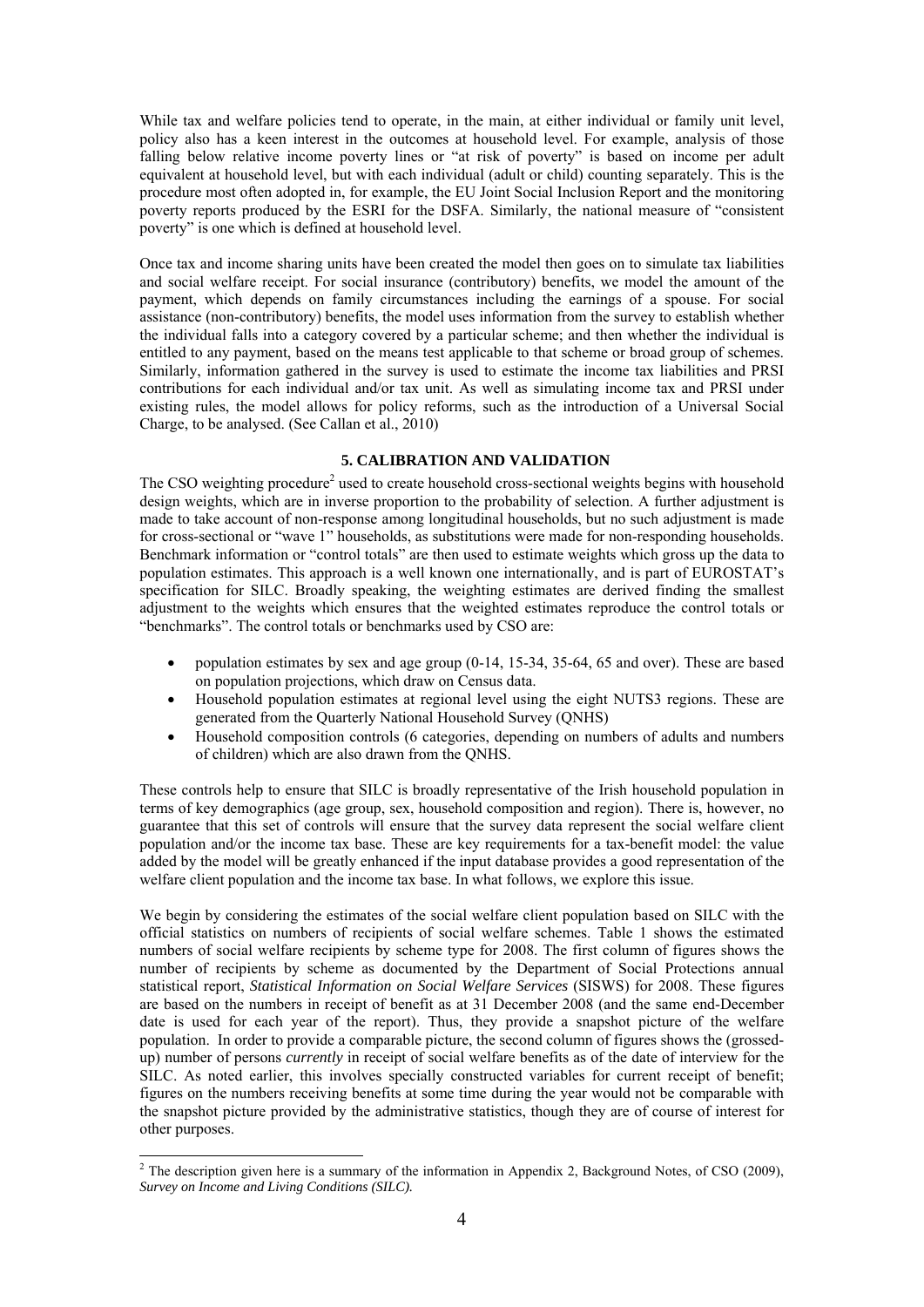| Scheme type <sup>1</sup> :                |                                                                  | <b>Statistical Information</b><br>on Social Welfare<br>Services, 2008 | SILC 2008,<br>Current <sup>2</sup> |
|-------------------------------------------|------------------------------------------------------------------|-----------------------------------------------------------------------|------------------------------------|
| <b>Retired/Older people</b>               | State Contributory Pension <sup>3</sup>                          | 211.4                                                                 | 186.4                              |
|                                           | <b>Retirement Pension</b>                                        | 6.8                                                                   | $\ast$                             |
|                                           | State Non-Contributory Pension <sup>3</sup>                      | 97.7                                                                  | 88.7                               |
|                                           |                                                                  | 315.9                                                                 | 275.1                              |
| Family                                    | Widow(er)'s Contributory Pension<br>Widow(er)'s Non-Contributory | 112.2                                                                 | 115.7                              |
|                                           | Pension                                                          | 2.0                                                                   | $\ast$                             |
|                                           | Deserted Wife's Benefit                                          | 9.1                                                                   | 10.7                               |
|                                           | One-parent Family Benefit                                        | 87.8                                                                  | 100.2                              |
|                                           | Maternity Benefit                                                | 23.4                                                                  | $\star$                            |
|                                           |                                                                  | 234.6                                                                 | 226.6                              |
| Illness/Disability/                       |                                                                  |                                                                       |                                    |
| Carer's                                   | Illness Benefit (Disability Benefit)                             | 73.6                                                                  | 83.4                               |
|                                           | <b>Invalidity Pension</b>                                        | 53.7                                                                  | 64.9                               |
|                                           | Injury Benefit                                                   | 0.8                                                                   | $\ast$                             |
|                                           | Disablement Benefit                                              | 13.2                                                                  | $\ast$                             |
|                                           | Carer's Benefit                                                  | 2.2                                                                   | $\ast$                             |
|                                           | Disability Allowance                                             | 95.8                                                                  | 107.2                              |
|                                           | Carer's Allowance                                                | 43.6                                                                  | 38.9                               |
|                                           |                                                                  | 282.9                                                                 | 294.3                              |
| <b>Jobseeker Supports</b>                 | Jobseeker's Benefit                                              | 121.8                                                                 | 89.5                               |
|                                           | Jobseeker's Allowance <sup>4</sup>                               | 122.5                                                                 | 145.3                              |
|                                           |                                                                  | 244.2                                                                 | 234.7                              |
| <b>Employment Support</b>                 | Back to Work                                                     | 3.6                                                                   | $\ast$                             |
|                                           | Family Income Supplement                                         | 27.8                                                                  | 36.0                               |
|                                           | Farm Assist                                                      | 7.5                                                                   | 15.7                               |
|                                           |                                                                  | 38.9                                                                  | 51.7                               |
| <b>Supplementary Welfare</b><br>Allowance | Regular Supplementary Welfare<br>Allowance                       | 35.5                                                                  | 13.9                               |

### **Table 1: Numbers of recipients by social welfare scheme: Estimates based on SILC 2008 compared with administrative statistics at 31 December 2008**

<sup>1</sup> Figures for Deserted Wife's Allowance, Blind Pension, Health and Safety Benefit, Adoptive Benefit, Guardians Payment Contributory, Guardians Payment Non-Contributory Pension, Part-time Job Incentive Scheme, Back to Enterprise and Back to Education schemes are excluded due to low numbers in the population and hence low or zero numbers in the sample.

<sup>2</sup> The weight used in this analysis is the one described in CSO (2009) Survey on Income and Living Conditions (SILC) 2008 i.e, it is based on demographics (4 age groups by sex), household location (8 NUTS3 regions) and household composition.

<sup>3</sup> SISWS 2008 figures adjusted to exclude recipients living outside the state, who would be outside the scope of the SILC. (See Table B8 of Statistical Information on Social Welfare Services 2008, category 'other'). 4 Includes Pre-Retirement Allowance, now discontinued.

\*Fewer than 30 cases in sample, estimates not reported

The SILC 'current' figures refer to the number of people who state that they are currently in receipt under a particular scheme at the date of interview. The figures are not directly comparable with the end-December figures from SISWS, as the SILC interviews take place throughout the year. Data collection for SILC 2008 began in November 2007 and continued until December 2008. While there are some payments with a seasonal element (e.g., back to school, Christmas bonus and fuel allowance) these do not have a major impact on the comparison. Trends in unemployment have the potential to make a more serious impact, and the differences between unemployment averaged over November 2007 to December 2008, and the end-December figure need to be taken into account in making the comparison.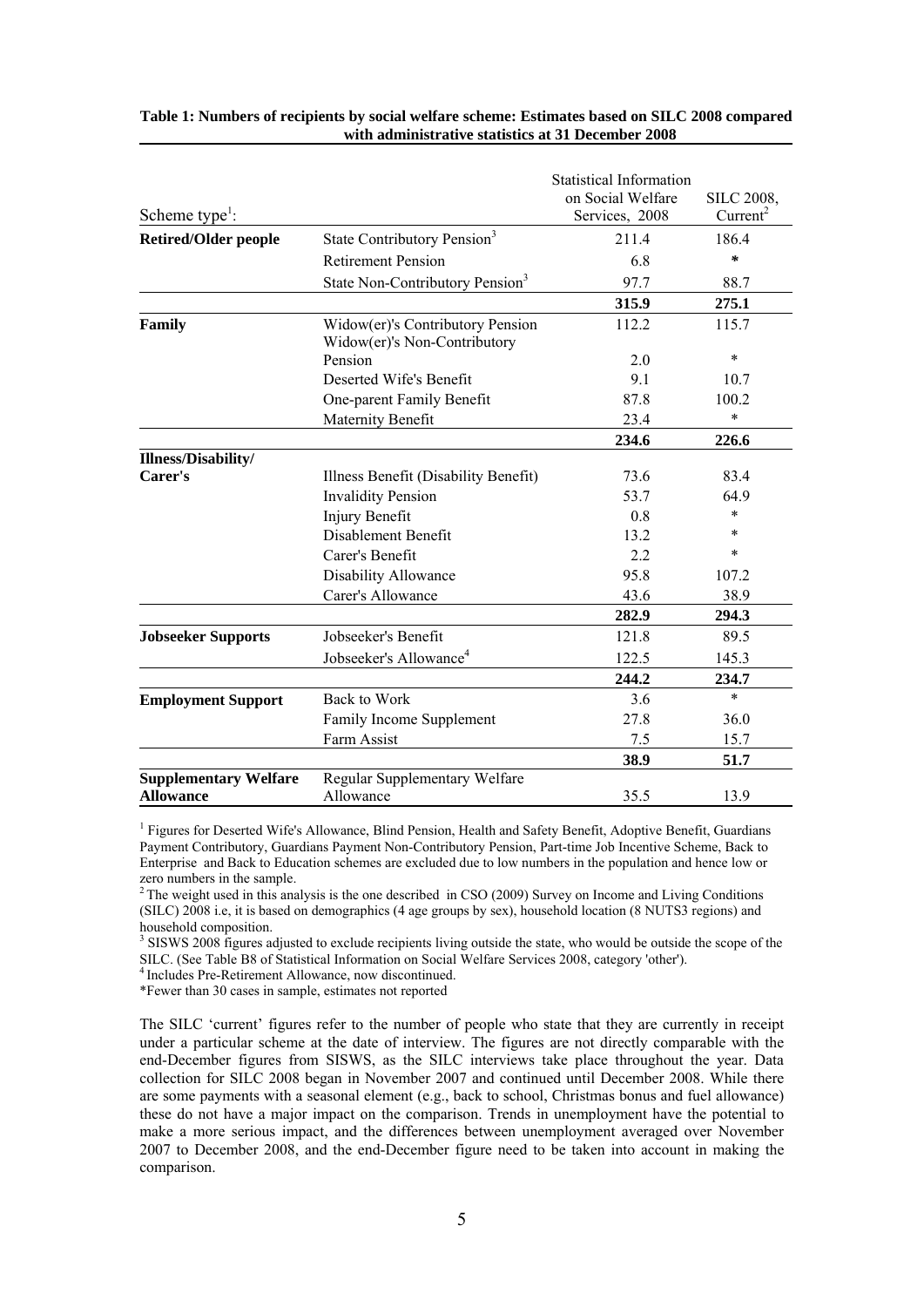Here are the key points that emerge from the table:

- SILC coverage of each of the groups of schemes is excellent.
- Major schemes within each group of schemes are also well represented. For schemes with more than 40,000 recipients, the coverage ratio (numbers estimated from SILC as a proportion of numbers reported in SISWS) ranges from 87 per cent to 121 per cent.
- For schemes relating to old age, we should note also that about 10 per cent of those aged 65 and over are living in non-private households  $-$  mainly nursing homes and hospitals.<sup>3</sup> When this is taken into account the coverage ratio for the State Contributory and Non-Contributory Pensions is close to 100 per cent.
- For smaller schemes, the sample size is sometimes insufficient to allow an estimate to be published, and coverage is more variable in the cases where an estimate can be provided.
- The total in receipt of unemployment compensation is close to that recorded at December 2008 by SISWS, but the composition is rather different. At December 2008 there were more persons in receipt of Jobseeker's Benefit, and fewer in receipt of Jobseeker's Allowance. This reflects the fact that the onset of the recession brought new inflows onto the Live Register who had previously been in employment, and had an entitlement to the insurance-based Jobseeker's Benefit.

Overall then, SILC can be seen as providing a very good representation of the social welfare client population, making it a good base from which to conduct policy analysis and modelling.

We now turn to a comparison of the SILC survey with the income tax base, as measured by the Revenue Commissioners. Table 2 below shows that about a quarter of income tax payments come from tax units with incomes below  $60,000$  per annum. Over 40 per cent comes from those with incomes between  $\epsilon$ 60,000 and  $\epsilon$ 150,000, and a further 30 per cent from the small number of tax units with incomes above  $E150,000$ . When we compare the SILC-based estimate of numbers of tax units in these income ranges with the numbers reported by Revenue, we find that SILC has somewhat higher numbers in the lowest income band. This is not unexpected as Revenue coverage of the lowest incomes is unlikely to be complete. However, at higher income levels this consideration does not apply, and SILC appears to underrepresent the population of those with incomes above  $660,000$  and in particular, those with the highest incomes, above  $\epsilon$ 150,000.

| Gross annual income range<br>(From – To) |              | % of aggregate<br>income tax<br>payments | Ratio between SILC-based estimate of<br>no. of tax units and Revenue estimate |
|------------------------------------------|--------------|------------------------------------------|-------------------------------------------------------------------------------|
| $\theta$                                 | 60,000       | 26                                       | 107%                                                                          |
| 60,000                                   | 150,000      | 44                                       | 81%                                                                           |
|                                          | Over 150,000 | 30                                       | 71%                                                                           |

## **Table 2: Distribution of Aggregate Income Tax Payments and SILC Coverage of Taxpayers by Income Range, 2008**

It would be unrealistic to expect a perfect match between SILC-based estimates and Revenue figures. First, this comparison is based on annualised current income, as used in the SWITCH model. Revenue statistics, on the other hand, use income in the calendar year. Second, married couples opting for separate assessment may appear as two separate tax units in the Revenue figures, but as a single tax unit in the SILC based figures. Nevertheless, we expect that the underrepresentation of higher incomes, and in particular of the highest incomes, would be robust to corrections for these factors. Indeed, underrepresentation of higher incomes in surveys is not an uncommon finding in the international literature. There have been similar problems in surveys in other countries, and in previous surveys of income in Ireland – including the predecessors of the SILC, the ESRI's Living in Ireland Surveys (1994-2001) and the Survey of Income Distribution, Poverty and Usage of State Services (1987).

 3 Volume 3 of Census of Population 2006.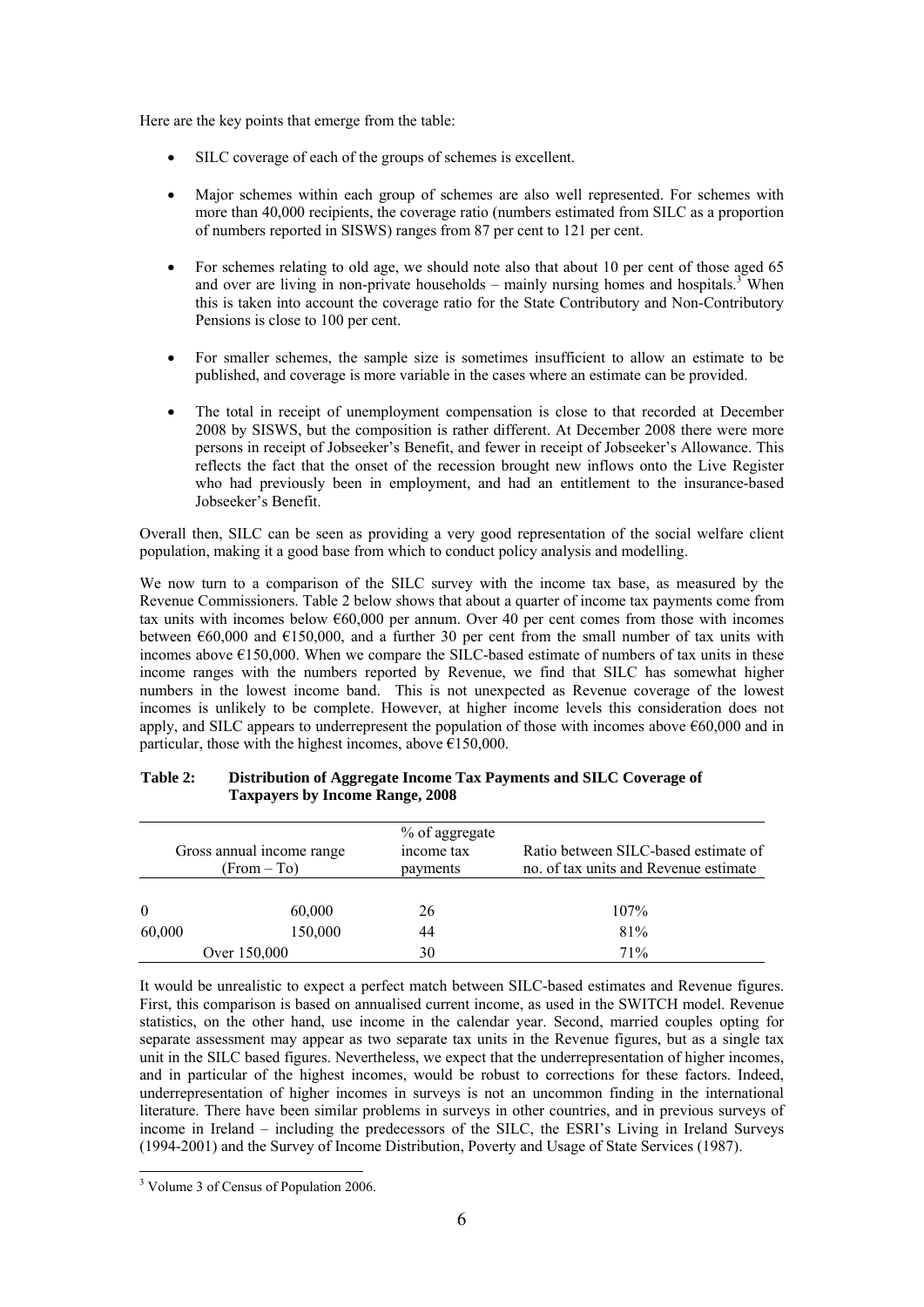The most important factor contributing to this phenomenon is not, as is sometimes thought, the underreporting of incomes. (This tends to be more of a problem where a single income question or a small number of questions are used. SILC looks for a great deal of detail on income components – thereby prompting respondents to recall items that might be forgotten if asked a single question). Underrepresentation of higher incomes in the survey tends instead to come mainly from lower response rates from those with higher incomes – which may be linked, among other things, to a higher value placed on time. Given that this is so, a strategy which can be used to correct for differential response rates is to calibrate the weights using external information, such as that from the Revenue statistics. As tax-benefit models seek to represent both the income tax base and the social welfare client population, this is an important issue to which we now turn.

Essentially the procedure used is the same as that employed by CSO in constructing the benchmark weights. The difference is that some additional control totals are used, chief among these being control totals or benchmarks relating to the distribution of income taxpayers by income band.<sup>4</sup> Similar approaches have been employed for many years in UK tax-benefit models (Atkinson et al., 1988) and in Germany (Merz, 1991). The CSO benchmark weights are treated as the initial weights in our procedure, and new weights are estimated using the CALMAR software<sup>5</sup>, which gross up the population both to the new control totals, and to the controls applied by CSO. While these weights, by design, differ as little as possible from the input weights, the differences are substantial. Part of the price for the inclusion of additonal controls is that the dispersion of the weights is increased. In our application to 2008, 80 per cent of the cases receive a weight which is between 37% and 230% of the initial weight. This means that two cases which started out with the same weight could see their final weights differ by a factor of 6; and greater differences are found for the remaining 20 per cent of cases.

Given that our procedure involves re-applying the control totals from the CSO benchmarks, results on these domains tend to be similar. However, there are substantial differences in terms of the implications of the alternative weighting choices for the analysis of tax policy. Table 3 reports costings of tax policy changes from the Department of Finance/Revenue pre-Budget 2008 "Ready Reckoner". These are compared with two costings based on SWITCH: one using SILC with the CSO's benchmark weights, and the other using SILC with the adjusted weights involving calibration to the income distribution among taxpayers. It is clear that when the CSO's benchmark weights are used, the costs of tax policy changes are substantially underestimated – "coverage" of the cost ranging from about 60 per cent (for a top rate tax cut) to 80 per cent (for a change in the personal tax credit). This is to be expected given the comparison of income distributions in Table 2. Using the adjusted weights, on the other hand, the costs are well represented, with the "coverage ratio" varying between 93 and 112 per cent.

|                            | Pre-Budget 2008<br>Ready Reckoner | 2008, using initial<br>(benchmark) weights | SWITCH based on SILC SWITCH 2008 using SILC<br>2008, with adjusted<br>weights. |
|----------------------------|-----------------------------------|--------------------------------------------|--------------------------------------------------------------------------------|
| Personal tax credit $+100$ | 214                               | 174                                        | 200                                                                            |
| PAYE tax credit $+50$      | 69                                | 52                                         | 69                                                                             |
| Tax band $+1000$           | 124                               | 80                                         | 130                                                                            |
| Standard tax rate -1%      | 565                               | 418                                        | 562                                                                            |
| Top tax rate $-1\%$        | 280                               | 170                                        | 314                                                                            |
|                            |                                   | As % of ready reckoner estimate            |                                                                                |
| Personal tax credit $+100$ |                                   | 81                                         | 93                                                                             |
| PAYE tax credit $+50$      |                                   | 76                                         | 100                                                                            |
| Tax band $+1000$           |                                   | 64                                         | 105                                                                            |
| Standard tax rate $-1\%$   |                                   | 74                                         | 100                                                                            |
| Top tax rate $-1\%$        |                                   | 60                                         | 112                                                                            |

**Table 3: Costing of tax policy changes, 2008** 

Notes: Ready Reckoner estimates from

http://www.finance.gov.ie/documents/publications/taxation/Ready\_Reckonerpre2008.pdf

There is also one additional demographic control, giving further detail on the numbers above and below 18. Without this it is possible that the numbers in the key age group for labour market participation may not be fully captured.

<sup>&</sup>lt;sup>5</sup> CALMAR was developed by INSEE and is widely used by national statistical agencies in Europe and by EUROSTAT. The weights are CALibrated to recapture MARginal totals.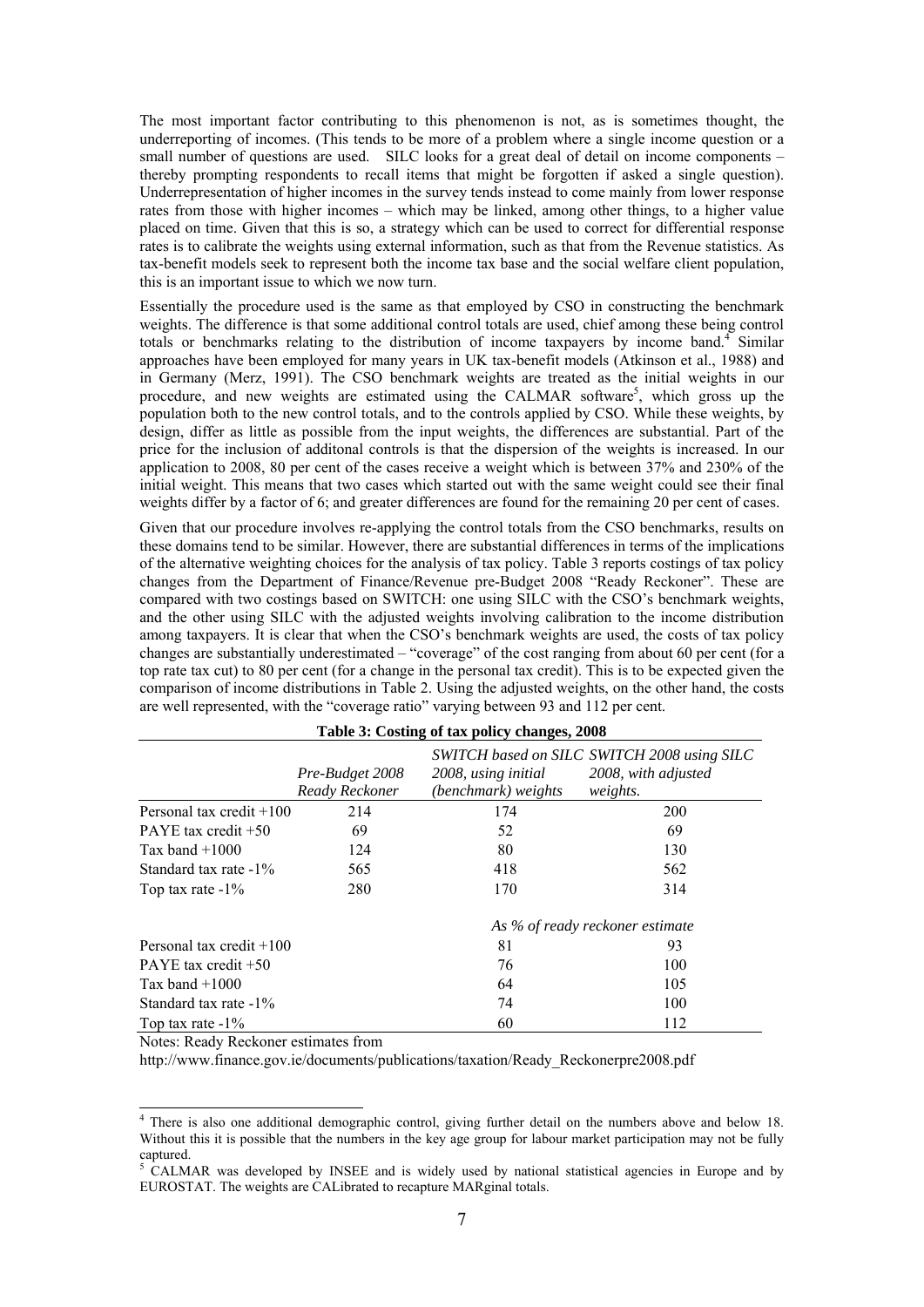What implication do the adjusted weights have, if any, for the estimates of "risk of poverty" based on SILC? This depends on two conflicting influences. On the one hand, the additional income captured by this method tends to raise the poverty line. Of itself, this would tend to raise the numbers falling below the income line. But the adjusted figures also imply that a smaller proportion of the population falls into low income categories, and more into the higher income categories. This works in the opposite direction, tending to reduce the incidence of poverty. The net effect cannot be determined a priori. A full simulation of the alternative scenario, with adjusted weights, is needed to resolve the issue of whether this will raise or lower the head count of poverty. This has been done using SWITCH.

Before we turn to these results, we must note that SILC 2008 reports an "at risk of poverty" rate of 14.4 per cent in 2008. Simulation using the SWITCH model, with the benchmark weight provided by CSO, arrives at a slightly lower figure, 13.3 per cent. Of necessity, the simulation is based on the premise that all individuals obtain their maximum welfare entitlements. Simulated poverty measures tend, therefore, to be somewhat lower than the actual – but provide a good basis for simulating the impact of policy changes on risks of poverty.

What happens to the "at risk of poverty" measure when using the adjusted weight, taking into account the distribution of income among taxpayers as measured by the Revenue? Our results indicate that the head count would fall slightly to 12.4 per cent. Thus, the impact of the reweighting on the composition of the population as between low and high incomes dominates the impact of the reweighting on the level of median income and hence the cut-off for "at risk of poverty".

### **6. CONCLUSION**

Tax-benefit modelling is now part of the infrastructure for policy making and policy debate in Ireland, as in many other countries (see for example the work of the Institute for Fiscal Studies in the UK, and the Tax Policy Center in the US). The use of the model to analyse current tax and welfare policy issues means there is a need for data to represent both the social welfare client base and the income tax base. SILC data provides a key input in this regard. The SILC database for tax benefit modelling has been improved by a small number of additional or more detailed questions, and by linkages to administrative data – which fully respect the requirements of anonymized data in the Research Microdata File (RMF). There are, however, issues surrounding the coverage of the income tax base; in our view, re-calibration of the data is needed to deal with this, when analysing tax-benefit policies using a microsimulation model.

What sorts of developments could help to further improve the data infrastructure for policy analysis of taxes and benefits? From our perspective, two areas could offer considerable potential. The first is the possibility of linkages on the income tax side parallel to those on the social welfare side. If income information could be provided conveniently and accurately via linkages to income tax records, this could help to impove both accuracy and perhaps coverage. Sample size is the other major area where improvements might be sought. Much larger sample sizes, such as are found in the UK's Family Resource Survey, could also improve the accuracy and quality of the database; but the costs involved are similar no matter what the size of country, meaning that the burden in terms of financing is greater in small countries.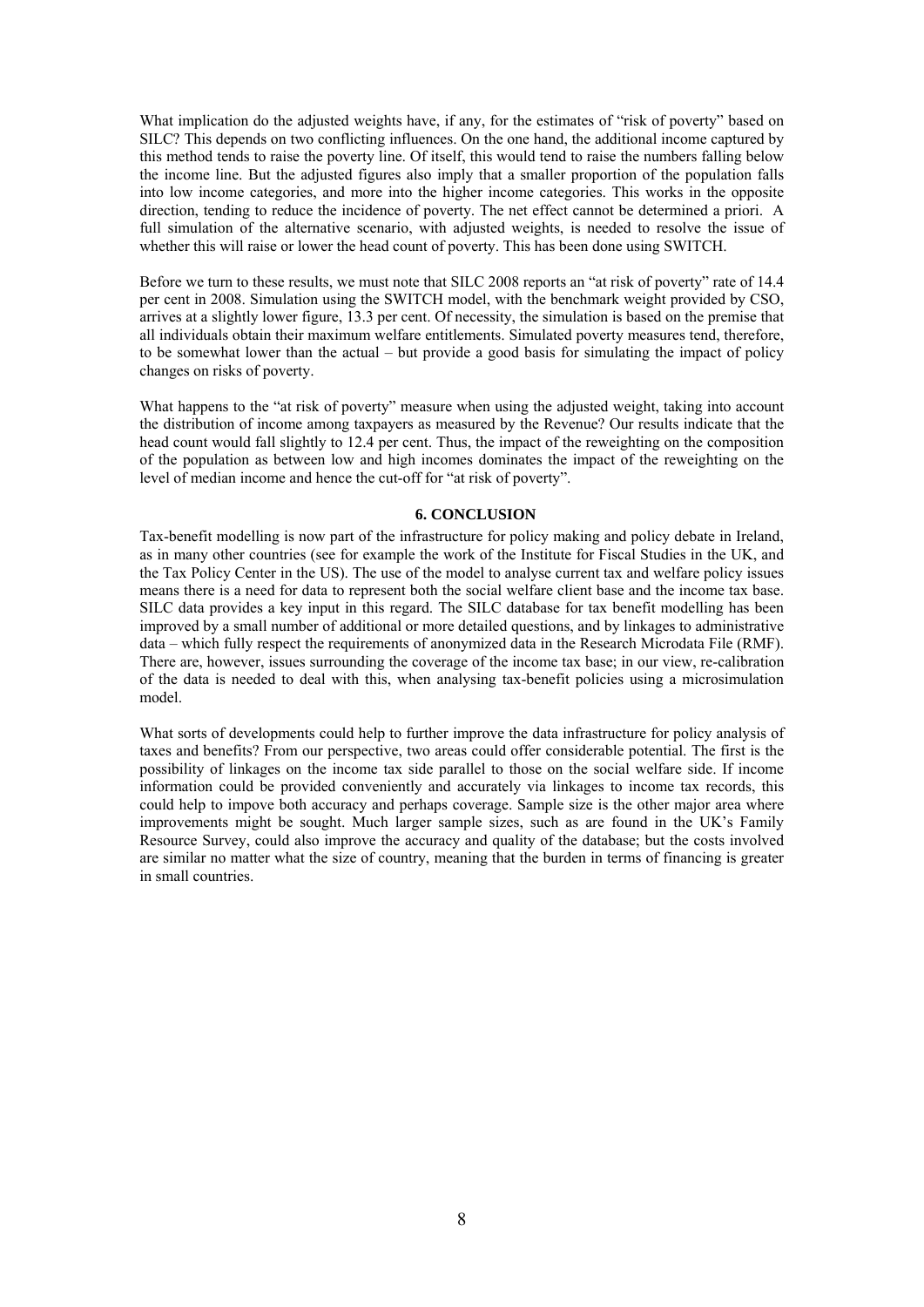## **References**

A.B. Atkinson, J. Gomulka, H. Sutherland (1988), "Grossing-up FES data for tax-benefit models", in A.B. Atkinson, H. Sutherland (Eds) *Tax-Benefit Models*, London: STICERD Occasional Paper No. 10.

Bourguignon, F. and A. Spadaro (2006) "Microsimulation as a tool for evaluating redistribution policies" *Journal of Economic Inequality* (2006) 4: 77–106 DOI: 10.1007/s10888-005-9012-6

Central Statistics Office, 2009. *Survey on Income and Living Conditions (SILC) 2008*, Cork: Central Statistics Office

Citro, Constance F. and Eric A. Hanushek (eds), *Improving Information for Social Policy Decisions: The Uses of Microsimulation Modelling Vol. I: Review and Recommendations and Vol. II: Technical Papers*, National Research Council, National Academy Press, Washington DC, 1991.

Immervoll, H., Kleven, H. J., Kreiner, C. T. and Saez, E. (2007), Welfare reform in European countries: a microsimulation analysis. *The Economic Journal*, 117: 1–44.

Merz, J., (1991) "Microsimulation -- A survey of principles, developments and applications", *International Journal of Forecasting*, Volume 7, Issue 1, May, pp.77-104.

Martini, A. and Trivellato, U. (1997), The Role of Survey Data in Microsimulation Models for Social Policy Analysis. *LABOUR*, 11: 83–112.